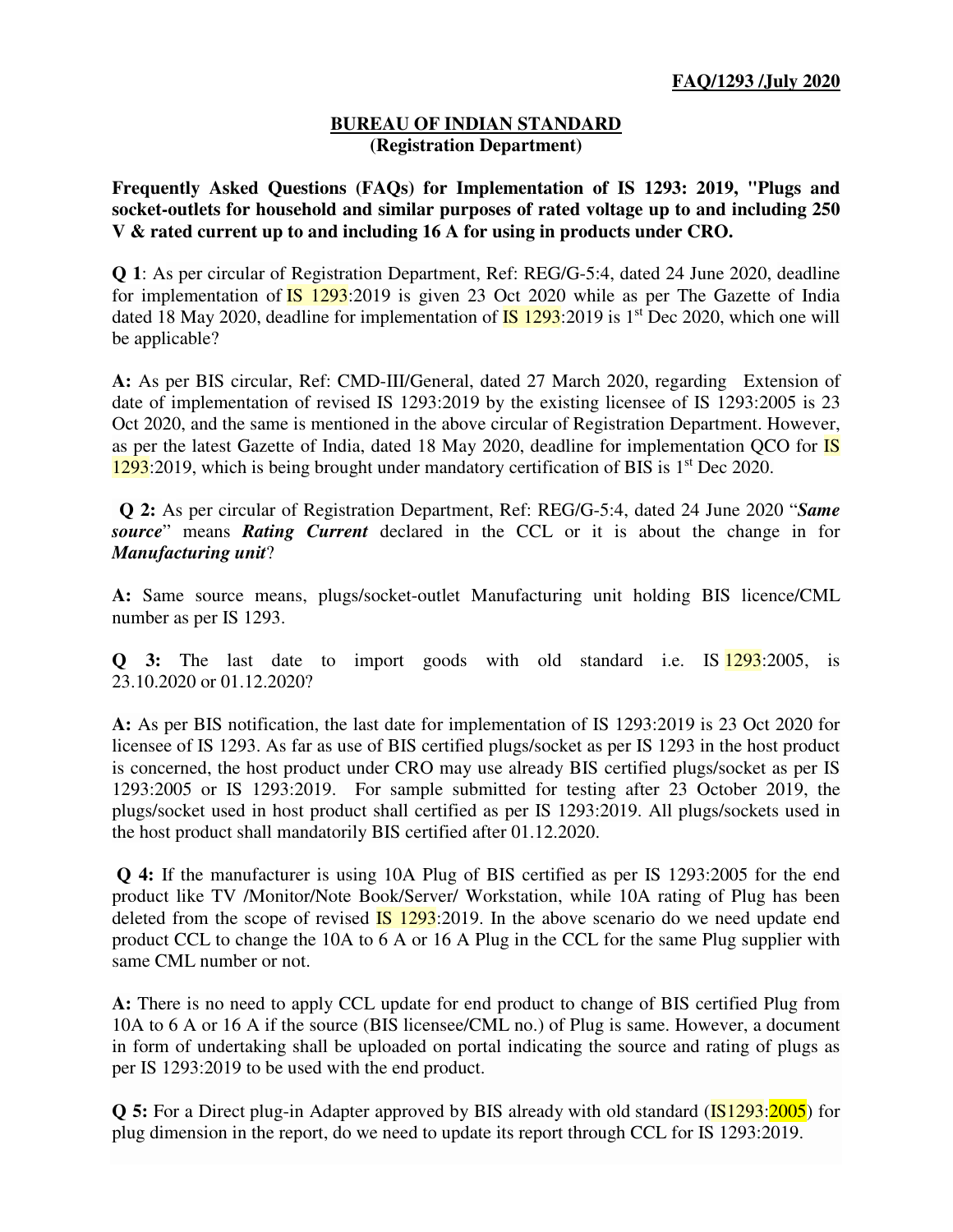**A:** There is no need to apply for CCL update of Direct plug-in Adapter since dimensional requirements are same in IS 1293:2019 vis a vis IS 1293:2005. However, after deadline of implementation of IS 1293:2019 as per BIS notification, issuing of new test report by laboratory with Plug dimensions shall be as per the latest version IS 1293:2019.

**Q 6:** The Direct plug-in Adapter as end product need separate ISI mark for plug part or dimension verification as per IS 1293: 2019 is sufficient during performance test in BIS testing.

**A:** There is no need to separate ISI mark certification as per IS 1293:2019 for direct plug-in Adapter as end product. The plug part shall conform to dimensional requirement as per IS 1293: 2019 during test of end product in testing of laboratory.

**Q 7:** If the outlets sockets are moulded (integrated with back panel of host/end product) need separate ISI mark for socket or dimension verification as per IS 1293: 2019 is sufficient during performance test in BIS testing.

**A:** IS 1293 applies to plugs and socket-outlets which are a component of an appliance, unless otherwise stated in the standard for the relevant appliance. However, additionally laboratory test shall conform to dimensional requirement as per IS 1293: 2019 during test of end product in testing.

**Q 8:** As **IS** 1293 plug is connected to **IS** 694 standards as well, is this circular applicable to that as well, as both these standards are interconnected.

**A:** Independent certification is granted for plugs as per IS 1293 and cables as per IS 694 or IS 9968-1 and these are under mandatory certification of BIS, however BIS standard mark Moulded Plug as per IS 1293 is used with permanent connected BIS standard mark power cord as per IS 694 or IS 9968-1 as the case may be.

**Q 9:** The manufacturer is presently using power cord with 10A connector +10A cable + 10A plug. As now the IS 1293 has been revised and 10A rating plug has been deleted from the scope of ISS, now when the manufacturer will do an update for revised  $\overline{IS}$  1293. The manufacturer is planning to change the power cord to 10A connector + 10A cable + 16A plug and the host system rating will be less than 10A. We shall like to know whether the same is acceptable for the host system to use this new power cord combination.

**A:** Yes, in case of Moulded plug (Non-rewirable) in which power cord is permanent attached, the size of power cord will be used as per specification given in IS 1293:2019 with respect to current rating 6A or 16A. Additionally the power cord used shall be ISI marked as per IS 694. However, in case of Re-wirable type Plug, size of power cord/cable can be used as per current rating of the host product.

**Q 10:** As the 10A plugs are removed from the scope of **IS1293**:2019, hence factory/applicant have to choose 16A plugs in place of 10A. As per the BIS notification, CCL updation of host product is required, if the source of new plugs of 16 A is different. Further, referring to MeitY's FAQ, CCL updation with the components of same ratings will only be allowed, while in this case, the old plug is 10A and new plug would be of 16A *(means change in ratings)*, Need clarification pertaining to the above point.

**A:** If the source of new plug of 16 A is different, CCL update in host products from 10 A to 16 A can be accepted since 10 A plug has been removed from the scope of IS 1293:2019.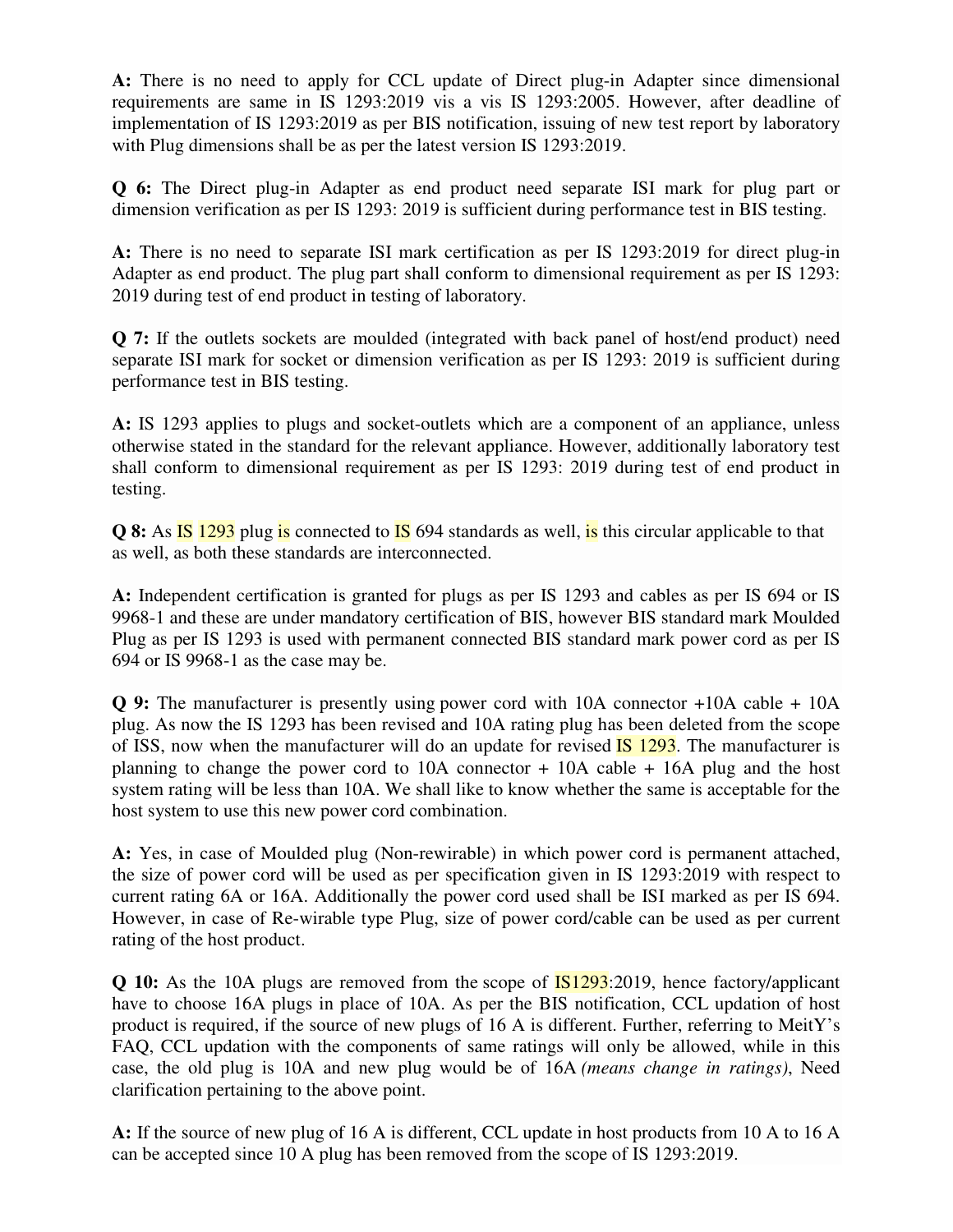**Q 11:** "Our products are covered under Scheme-II (Registration Scheme) and uses the power plug as per  $\overline{IS}$  1293. In this regard, is the Standard Mark mandatory for  $\overline{IS}$  1293 as well? Is the Standard Mark applicable for power plug itself and package, or in both? For your kind reference, previously it was not required for **IS** 1293".

**A:** BIS Standard Mark is not mandatory for IS 1293 to mark on host product covered under Scheme-II (Registration Scheme). However, BIS standard Mark shall be mandatory for IS 1293:2019 to mark on Plug and/or packaging as required in IS 1293:2019 with valid BIS licence after the last date of implementation of IS 1293:2019 as per Gazette notification of India.

**Q 12:** Is the Cord extension having multiple universal sockets with an integrated USB adaptor covered under CRO as per IS 13252(Part 1):2010/IEC 60950-1:2005 or covered under IS 1293?

**A:** The particular requirements for travel adaptors are covered under separate standard which is under development.

**Q 13:** Is the "Multiple plug Travel Adaptor" consisting of plugs of different countries (e.g. UK, EUROPE, USA, AUSTRALIA) with a universal socket compatible to multiple countries and an integrated USB adaptor in covered under Compulsory Registration Order as per IS 13252(Part 1):2010/IEC 60950-1:2005?

**A:** The particular requirements for travel adaptors are covered under separate standard which is under development.

**Q 14:** As the Amendment no. 1 to IS 1293:2019 is under draft stage, manufacturer of plugs used in our products should immediately apply for Scheme – I (ISI Mark Scheme) as per new standard IS 1293:2019 without waiting for publishing of Amendment–1 or should wait for the publishing of Amenedment-1 to IS 1293:2019 then apply for ISI Mark Scheme as per new standard IS 1293:2019 + Amendment–1?

**A:** The manufacturer of product as per IS 1293 may apply for BIS Licence as per their requirements of QCO. In either case, he is required to ensure compliance to the Standard with the Amendment (as and when published) before the time line of QCO i.e 1 Dec 2020.

**Q 15:** Does those 'Plugs-Sockets' require BIS registration which is having either plugs as per European/Chinese style and sockets as per Indian style or vice-versa?

**A:** As per Plugs and Socket-Outlets QCO order, plugs and socket outlets shall meet all the requirements as per IS 1293.

**Q 16:** We have 3 types of Power supplies used in products like Servers and Storage products,

- 1) AC Input Power supply
- 2) AC / DC 277V AC / 380V DC Input power supply
- 3) -48V DC Input Power supply

While the First one it uses the normal AC Power cord (C14 to  $\overline{IS}$  1293 Plug) and we have BIS Certified power cord. For the second and Third type of power supply it does not make use of any standard power cord, and they use Jumper type of cable to connect from the power supply to the DC Source available in the data centre. The clarification required is what kind of marking /Certification is required for these cable/connectors? If the cable / connector is UL certified is that enough to mention in the report.